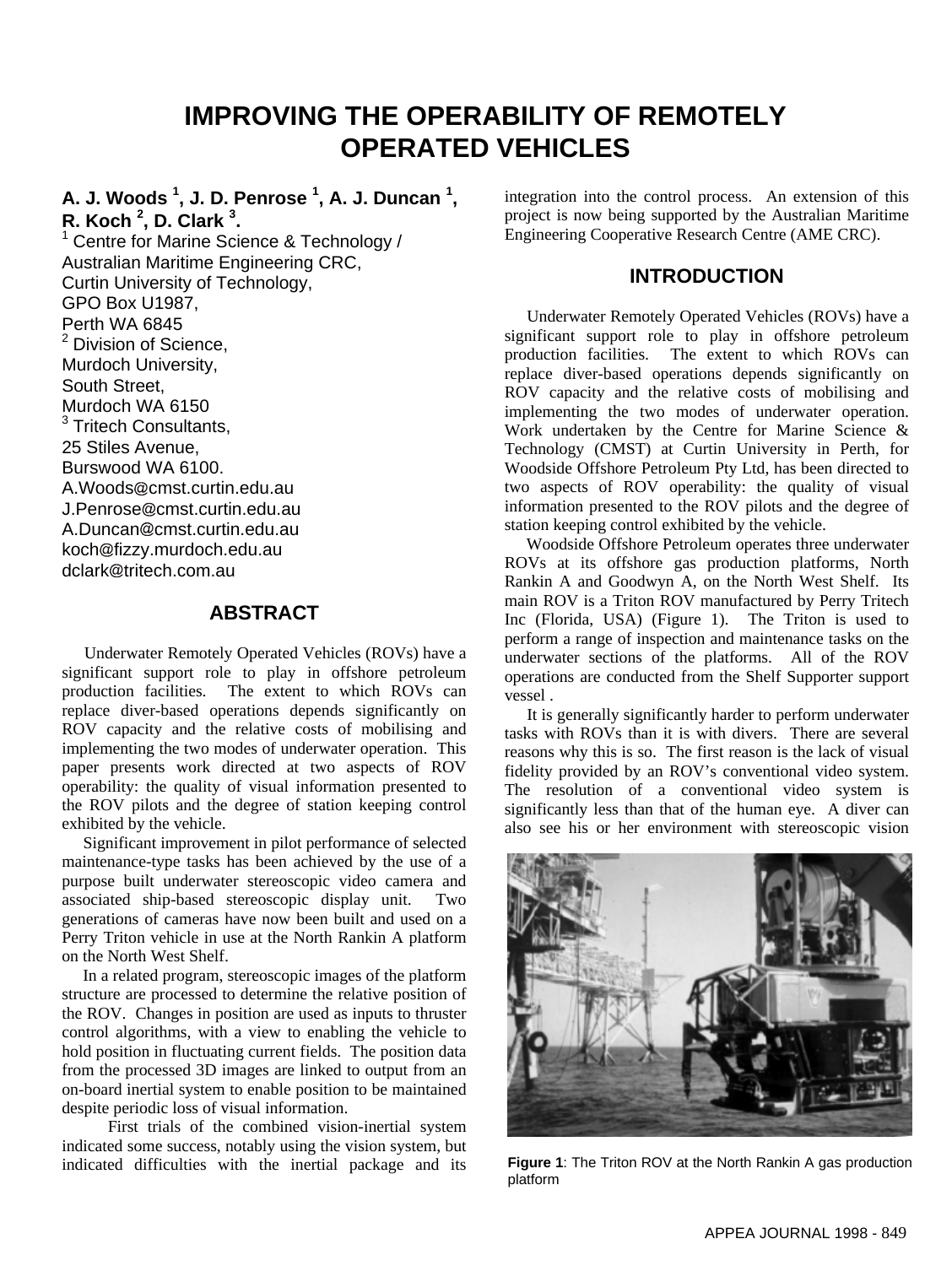whereas a conventional ROV's video system only provides the operator with a monoscopic view, therefore reducing depth perception. The second reason is the lack of dexterity and control of the manipulator arm as compared to the diver's two hands and arms. The use of the manipulator arm is even more difficult if the vehicle moves while trying to perform a particular task since the manipulator arm must continually be adjusted to counteract the vehicle's movement.

 Two systems (one developed and the other in development) offer opportunities to improve the operability of ROVs. The Stereoscopic Video System discussed below uses a maturing technology which provides ROV operators with a stereoscopic view of the ROV's environment, thereby increasing depth perception and task performance. The Station Keeping System discussed below is a system currently in development which aims to reduce the motion of the ROV in fluctuating current fields. It is planned that this will enable the ROV to be used in a greater range of sea conditions, particularly near the sea surface.

## **STEREOSCOPIC VIDEO**

 Stereoscopic video is the process whereby video technology is used to capture and display stereoscopic images. A stereoscopic video system has been developed at CMST for use with underwater ROVs. The system consists of a compact underwater stereoscopic video camera which is mounted on the ROV (Figure 2) and a stereoscopic display which is installed in the ROV control room (Figure 3).

 The stereoscopic video camera contains a pair of video cameras mounted side-by-side in a single underwater housing. The left and right perspective views captured by the camera effectively simulate the operation of the two human eyes. The 3D video signal from the stereoscopic video camera is displayed on the stereoscopic display in such a way that when the operator views the screen, while wearing the specially polarised glasses, a full-colour flickerfree stereoscopic image is seen (Woods 1997).

## **ROV STATION KEEPING**

 In 1992, the Centre for Marine Science and Technology embarked on a project to develop a Station Keeping System for Woodside Offshore Petroleum's Triton work-class ROV. The design concept of the system is that it senses movement of the ROV and controls the thrusters to counteract any unwanted movement. The system senses information from a range of different sources to obtain an accurate measure of the position of the ROV. The primary source of position information is the Stereoscopic Ranging System (SRS) which is discussed in more detail below. The secondary data source is a gyro-stabilised accelerometer platform which provides acceleration data in three linear axes and tilt in two axes (pitch and roll). Position data is



**Figure 2**: The Compact Underwater Stereoscopic Video Camera



**Figure 3**: The Stereoscopic Display

also obtained from an Acoustic Tracking System (ATS) (Nautronix, Fremantle) which tracks the ROV in three dimensions with the use of an acoustic beacon on the ROV and a multi-element hydrophone attached to the hull of the Shelf Supporter. The remaining data sources are two depth sensors, a heading sensor and two tilt sensors on the ROV. The layout of the system is shown in Figure 4.

 The various data sources all vary in their quality, accuracy and long-term stability. For example, the SRS can provide high accuracy position fixes (accurate to within a few centimetres) which are not subject to long-term drift. However, if a fish or some debris drifts in front of the cameras, ranging data from the SRS may be lost completely. In contrast, data from the gyro-stabilised accelerometer platform is highly reliable (no drop-outs occur), however, the measurement of relative position from the accelerometer readings is subject to long term drift. The Station Keeping System software (contained in the Station Keeping Core)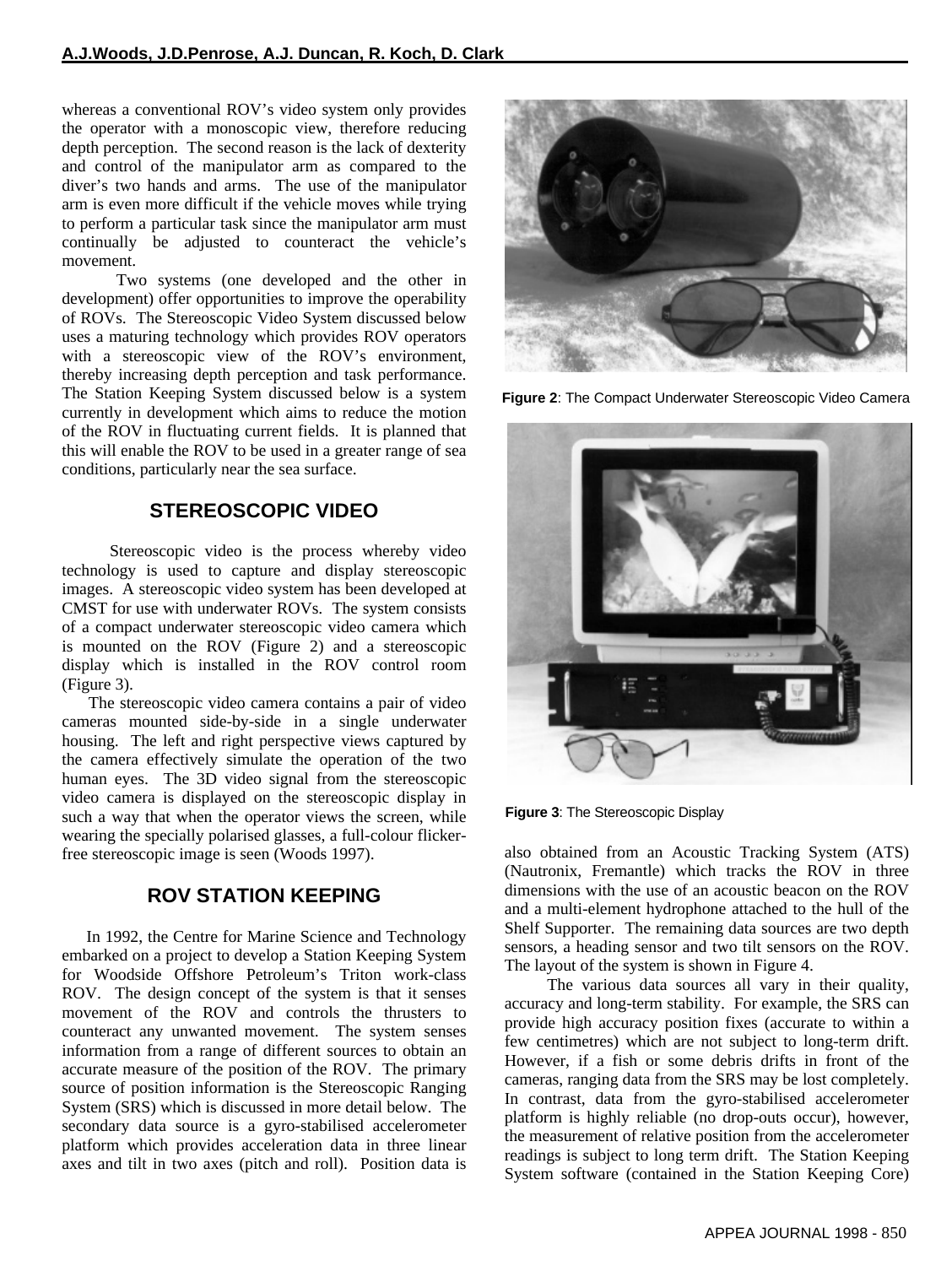



System

therefore combines all these data sources to obtain the best estimation of the ROV's actual position. This process is known as sensor fusion.

 The Station Keeping Core is based on a PC with several analog and digital interface cards and custom written realtime software. The key components of the Station Keeping Core are illustrated in Figure 5. It consists of two main blocks: the position estimator and the control algorithm. The purpose of the position estimator is to determine the best estimate of the ROV's position from the available data. The position estimator itself consists of two main blocks: data preparation and the Kalman Filter. The data preparation section converts the data from its various raw formats into physical measurements with appropriate error estimates. As each sensor works in its own local coordinate system the data preparation section must also convert all the data to the same coordinate system before it can be combined. A Kalman filter is used generate the single unified position estimate from the various data sources. Kalman filtering provides a very good way of combining data of varying accuracies into a single output.

 The output of the position estimator is compared with the desired position of the ROV (the set point) and passed to a control algorithm which generates a control signal to be applied to the ROV's thrusters. The design of the control algorithm is based upon a software model of the dynamics of the Triton ROV. This model was developed using a process called System Identification (SI) whereby the vehicle's responses to known thruster signals are measured (Goheen and Jefferys 1990).

#### **STEREOSCOPIC RANGING**

 The Stereoscopic Ranging System was developed as the key source of position information for the Station Keeping System in a related program at Murdoch University and builds upon the successful development of the Stereoscopic<br>Video System discussed previously. The Stereoscopic Video System discussed previously. Ranging System is based around a PC with a special video image processing card and custom-written stereoscopic image tracking software.

 Stereoscopic ranging is started by the operator selecting a feature to track which is in the view of the stereoscopic video camera. This feature should be a fixed item (e.g. a part of the platform structure) so that the system can use it as a position reference. Once the feature has been selected, the Stereoscopic Ranging System will track this feature as it moves in the view of the stereoscopic video camera. The three-dimensional position of the feature is determined essentially using the principles of photogrammetry.

 Since the location of the feature is fixed (assuming an appropriate feature has been selected), any movement of the feature in the view of the camera must be due to the



**Figure 5**: Operation of the Station Keeping Core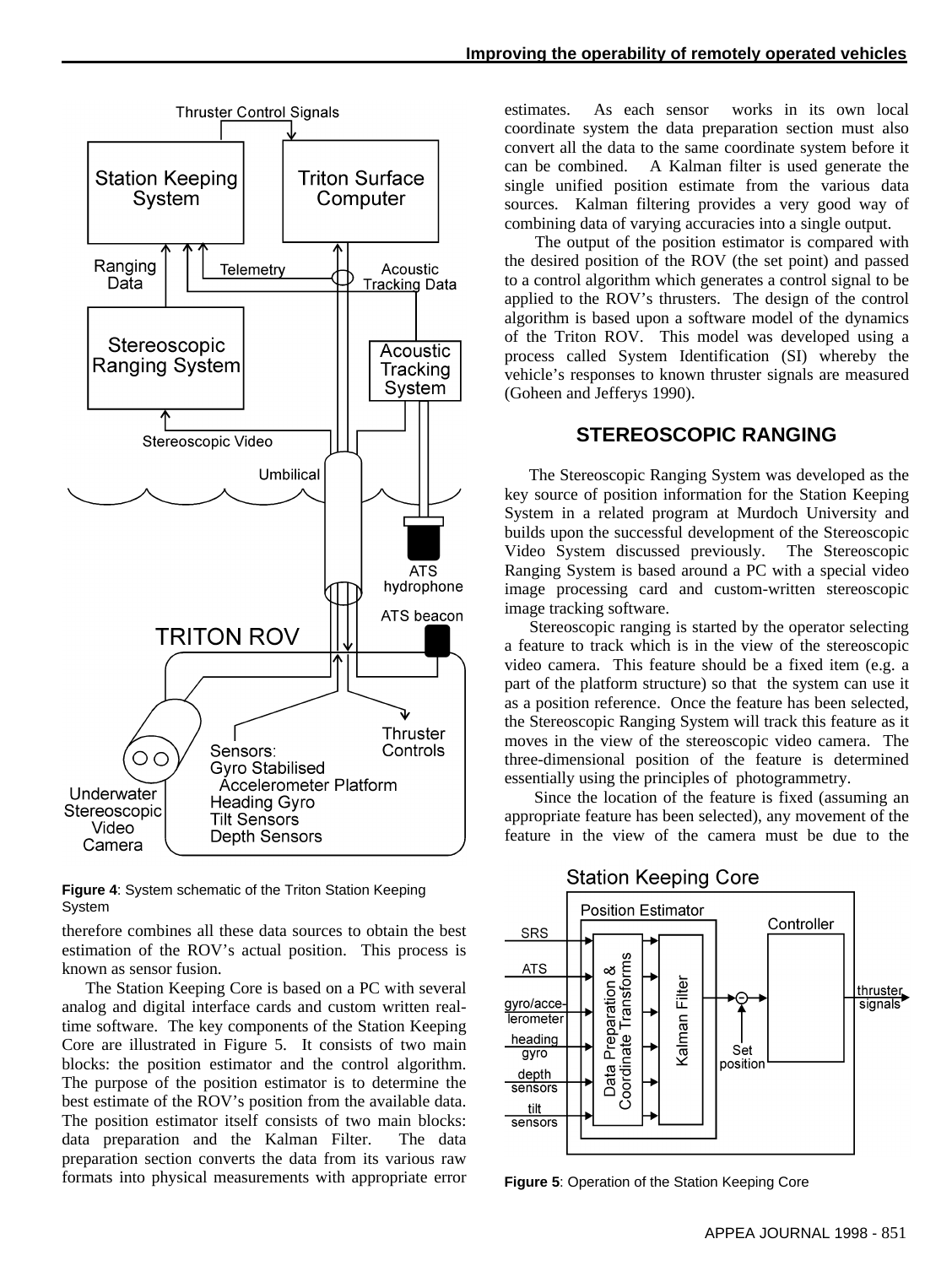movement of the camera. The movement of the ROV can therefore be inferred from the tracking data and fed into the Station Keeping System for use in controlling the ROV.

 The Stereoscopic Ranging System can also be used to perform various forms of non-contact measurement. A stereoscopic cursor can be moved around in the stereoscopic image to measure range from the stereoscopic camera or, if two stereoscopic cursors are used, measurements of distance or length can be made.

#### **DISCUSSION**

#### **Stereoscopic Video**

 Stereoscopic video has been found to offer many benefits to the operation of underwater ROVs. The most obvious benefit is the increase in depth perception. When using the manipulator arm, object placement and alignment are easier because the three-dimensional position of the arm can be easily seen. Stereoscopic viewing also provides the operator with a better knowledge of the work-site layout and also helps the operator identify unfamiliar or complex scenes. Stereoscopic viewing also improves the visual quality of the image by improving the operator's ability to see through suspended matter (fine particles) in the water.

 In 1991 we performed some field time trials with the Stereoscopic Video System to compare task performance between 2D and 3D operation (Woods et al 1994). The task consisted of using the ROV's manipulator arm to insert a pin through the two eyes of a shackle and then to replace the pin in its home position. The task was repeated a number of times by several ROV operators in 2D and 3D viewing modes. The results of this trial indicated that 3D task performance was considerably better than 2D task performance for the same video image quality and camera field-of-view. The mean times for the two viewing conditions were 3D: 2.6 minutes and 2D: 6.8 minutes. It is not expected that this degree of task performance improvement will always be seen because the specific nature of this task meant that it was highly depth dependent. In general, the degree of task performance improvement will depend upon the particular task being performed. It is also interesting to note that by hand, in air, the task was completed in only 4.5 seconds.

#### **Station Keeping**

 First trials of the Station Keeping System on the Triton ROV using combined vision and inertial data indicated some success, notably using the vision system. The trial was performed in open water to avoid the possibility of collision damage. To provide the Stereoscopic Ranging System with a stable visual target to track, a test target was mounted mid-water between an anchor and a sub-surface float. The Stereoscopic Ranging System performed well and was capable of tracking the test target for sustained periods of time (several minutes) and successfully fed position data to the Station Keeping System. The trial also confirmed the correct operation of the hardware interfacing of the Station Keeping System to the Triton ROV. Unfortunately, there were difficulties within the core software of the Station Keeping System. When the control loop was closed, excessive control signals were sent to the thrusters and the Stereoscopic Ranging System soon lost view of the test target. Review of the data generated during the trial indicated a fault within the position estimator specifically with the integration of the inertial data.

 The next phase of the Station Keeping Project is to confirm the correct operation of a number of key components of the Station Keeping System: coordinate transformations and data flow, the Kalman Filter's operation within the Position Estimator and the control algorithm. Another important phase is the thorough laboratory testing of the system before field trials are conducted with the Triton ROV. ROV time is expensive and Woodside's Triton ROV invariably has a busy schedule, therefore it is important that as much as possible of the Station Keeping System be tested in closed loop mode before field trials take place. Centre staff will be constructing a test rig which will operate within the Centre's test tank. The Station Keeping System will be interfaced to the test rig in a manner which is similar to the way in which it interfaces with the Triton ROV. This will allow real-time closed loop trials of the operation of the system to be performed in a manner which was not possible in previous phases of the project.

#### **CONCLUSION**

 Stereoscopic video is a maturing technology and is being used in an increasing number of applications. For example, stereoscopic video is also being applied to underground mining applications, with Mount Isa Mines using a stereoscopic video system from CMST on a remotely controlled front-end loader in their copper smelter. We expect the use of remote control technology to become more wide spread and stereoscopic video provides many advantages to increase the operability of this equipment.

 Further work on the Station Keeping System is underway. The Australian Maritime Engineering CRC has approved funding for an extension of the Station Keeping System Project which will implement closed loop position control of the vehicle. The project is part of a larger underwater vehicle research program within AMECRC and is also linked with the TUUV2 (Technology for Unmanned Underwater Vehicles) research program in the UK. It is expected that the further development of this system will offer many operational advantages to the operation of the Triton ROV.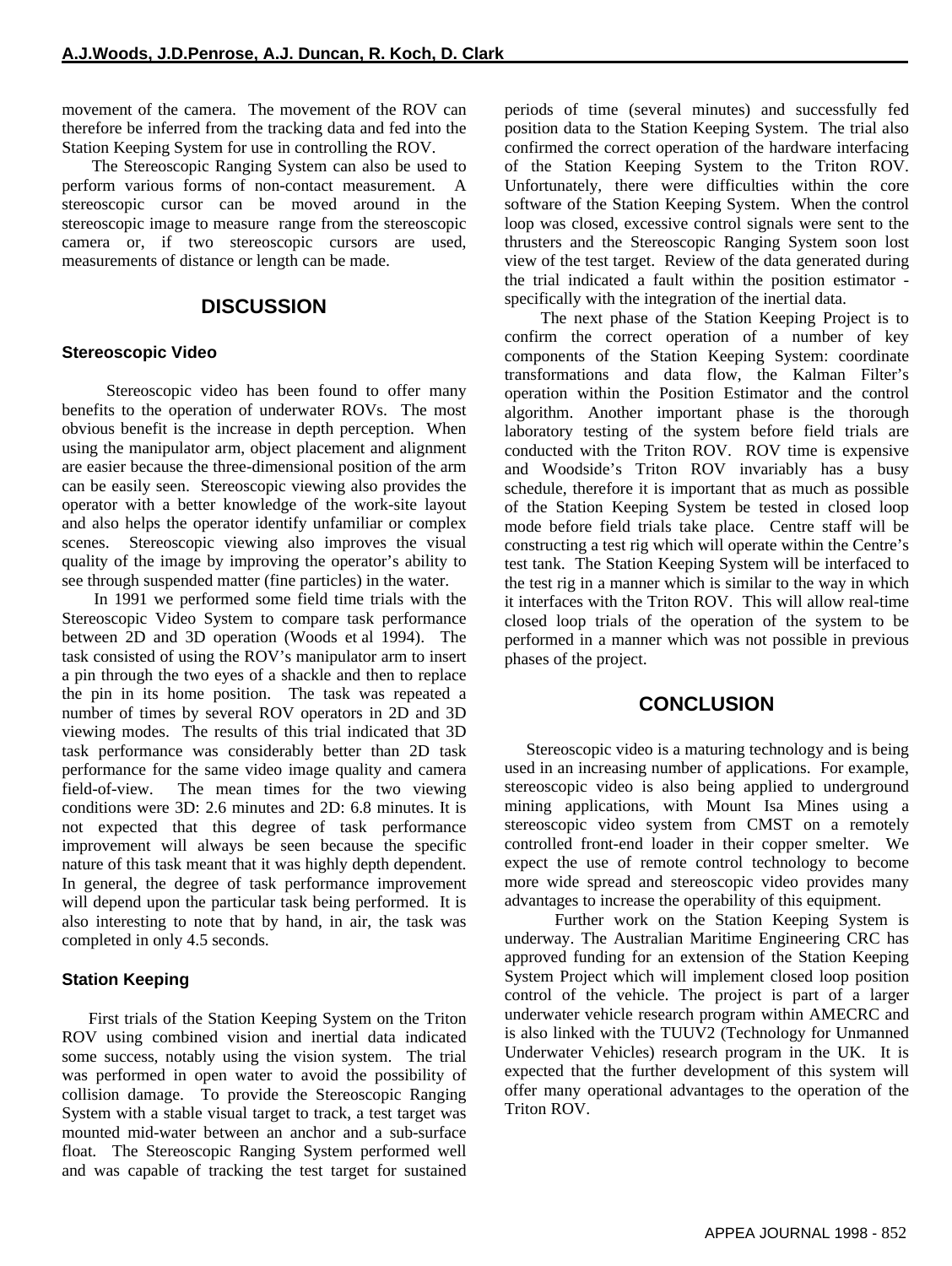# **ACKNOWLEDGEMENTS**

 The authors wish to thank Woodside Offshore Petroleum for their support of this project.

## **REFERENCES**

GOHEEN, K.R. AND JEFFERYS, E.R. 1990 - The Application of Alternative Modelling Techniques to ROV Dynamics. In: Proceedings of the 1990 IEEE Conference on Robotics and Automation, Cincinnati, USA, May 1990, 1302-1309.

WOODS, A.J. 1997 - The Application of Stereoscopic Video to Underwater Remotely Operated Vehicles. In: The APPEA Journal, volume 37, 797-800.

WOODS, A.J., DOCHERTY, T. AND KOCH, R. 1994 - Field Trials of Stereoscopic Video with an Underwater Remotely Operated Vehicle. In: Stereoscopic Displays and Applications V, Proceedings of the SPIE (International Society for Optical Engineering) Volume 2177, February 1994, 203-210.

Authors' biographies over page.